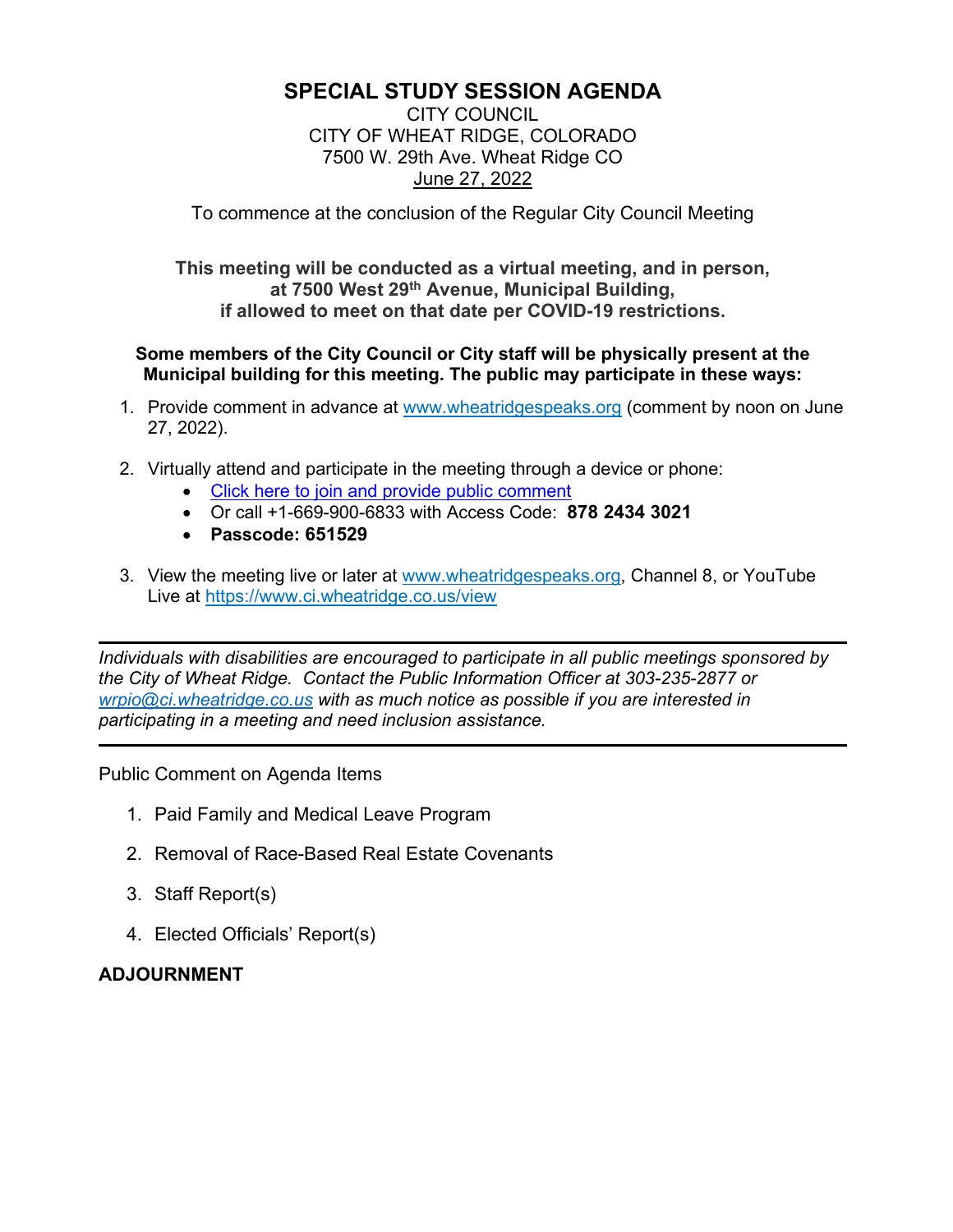

# **Memorandum**

| TO:             | Mayor and City Council                                                                                                                        |  |  |
|-----------------|-----------------------------------------------------------------------------------------------------------------------------------------------|--|--|
| <b>THROUGH:</b> | Patrick Goff, City Manager                                                                                                                    |  |  |
| <b>FROM:</b>    | Allison Scheck, Administrative Services Director<br>Michael Clasen, Human Resources Manager<br>Melissa Long, Human Resources Business Partner |  |  |
| DATE:           | June 17, 2022 (for June 27 special study session)                                                                                             |  |  |
| <b>SUBJECT:</b> | Paid Family and Medical Leave Program                                                                                                         |  |  |

#### **ISSUE:**

The Colorado Paid Family and Medical Leave Insurance Act was placed on the ballot as Proposition 118 and passed by voters at the November 2020 election. The new law requires all employers to provide paid family and medical leave to its employees through a state managed program which is funded by employer and employee paycheck withholdings. Local governments have the option to decline participation in the program. Staff requests Council direction on whether to participate in the program.

#### **PRIOR ACTION:**

None.

### **BACKGROUND:**

The Colorado Paid Family and Medical Leave Insurance Act (FAMLI) was passed by 57% of voters in November of 2020. The Colorado Department of Labor and Employment will administer this program through a newly created Division of Family and Medical Leave Insurance ("Division").

The program allows for a Colorado employee to take up to 12 weeks of paid leave (an additional 4 weeks in the case of pregnancy/childbirth complications) for any of the following reasons:

- To care for a new child due to birth, adoption or foster care placement;
- To care for a family member with a serious health condition;
- For the employee's own serious health condition;
- For any qualifying exigency leave (military);
- For a need for safe leave (domestic violence)

This leave is designed to be taken concurrently with unpaid FMLA (Family and Medical Leave Act) leave.

The program is funded by premiums that are assessed against an employee's wages and paid equally by the employer and employee in a 50-50% split. The premiums are deducted every two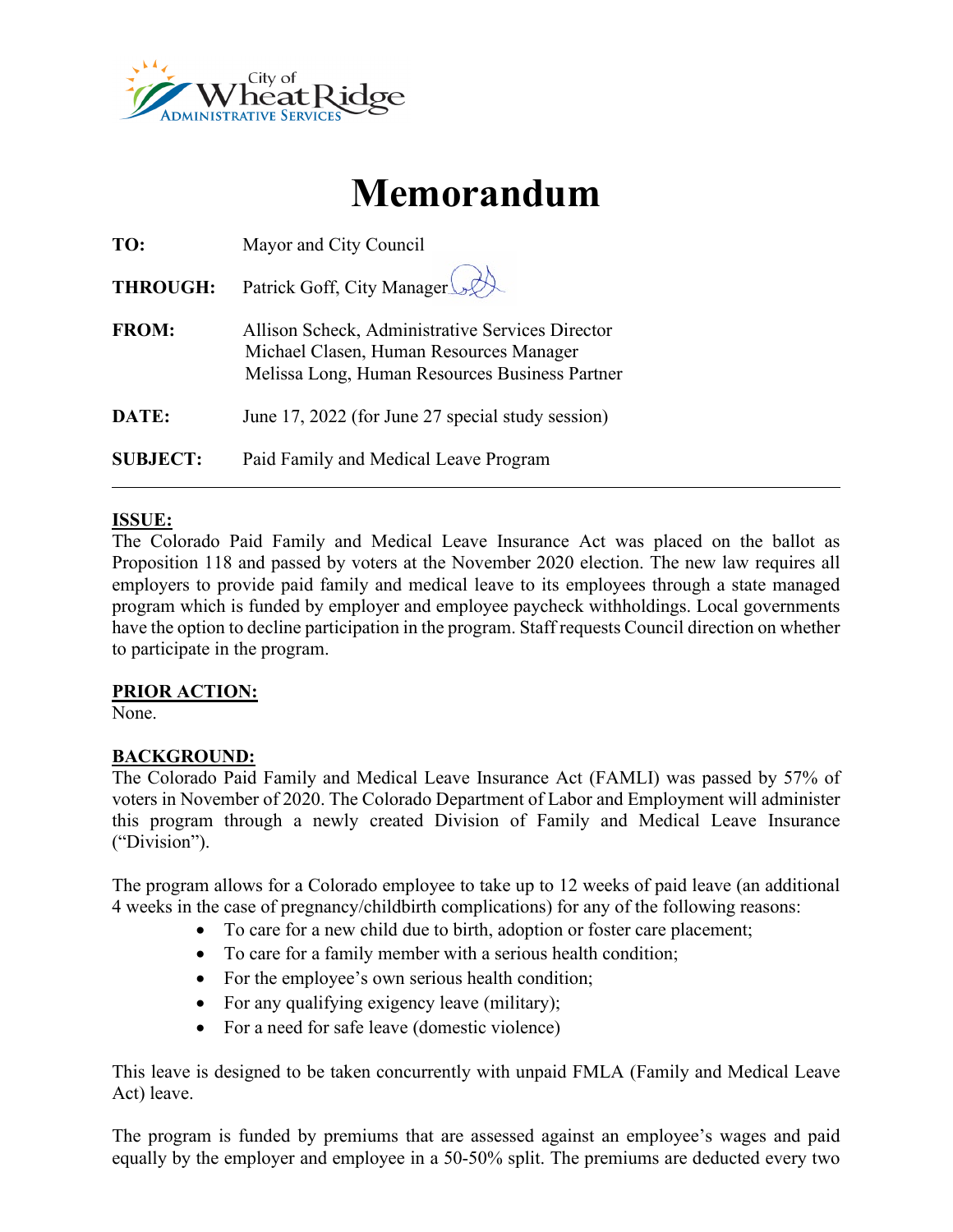weeks but submitted to the Division quarterly.

For the years 2023 and 2024, the premium rate is set at 0.9% of an employee's wages. Beginning in 2025, this rate is expected to change: by statute, the Division can adjust premiums so that the total amount of contributions equals 135% of the previous year's claims and meets 100% of the administration costs. The increase is capped at  $1.2\%$  $1.2\%$  of employee's wages.<sup>1</sup>

Premiums are used to "replace" employees' wages during approved periods away from work as follows: that portion of the employee's average weekly wage<sup>[2](#page-2-1)</sup> that is equal to or less than 50% of the state average weekly wage shall be replaced at a rate of 90%. That portion of the employee's average weekly wage that is more than 50% of the state average weekly wage shall be replaced at a rate of 50%. The maximum weekly benefit is 90% of the state average weekly wage, but for 2024, is capped at \$1,100 per week.

| <b>Annual Salary</b> | Weekly  | <b>FAMLI</b> Weekly | Annual   | Annual   |
|----------------------|---------|---------------------|----------|----------|
|                      | Salary  | Benefit             | Employer | Employee |
|                      |         |                     | Premium  | Premium  |
| \$28,700             | \$552   | $$496.73(90\%)$     | \$128.96 | \$128.96 |
| \$45,700             | \$879   | \$666.03 (76%)      | \$205.40 | \$205.40 |
| \$81,200             | \$1,562 | \$1,007.37(65%)     | \$365.56 | \$365.56 |
| \$103,500            | \$2,070 | $$1,100(53\%)$      | \$465.92 | \$465.92 |
| \$140,000            | \$2,800 | $$1,100(39\%)$      | \$630.24 | \$630.24 |

Example of Weekly Benefits:

Premium deductions begin in January of 2023; however, paid leave cannot be taken by an employee until January of 2024 and only after an employee has made at least \$2,500 in wages. When an employer chooses to participate, all employees of that employer must participate in the program. An employer cannot participate in the program "partially" (i.e., requiring only certain levels of employees to participate). An employer could decide to contribute a greater portion of the employee's contribution (for example, the employer could choose to pay 60% of the premium, leaving the employee with responsibility for only 40%).

FAMLI provides job protection for employees of participating employers who have been employed with their employer for at least 180 days prior to taking the leave. This leave cannot be counted as an "absence" that would lead to discipline, discharge, demotion, or suspension. Employers are required to maintain healthcare benefits during the leave, but the employee would need to continue paying their portion of the benefit cost while out on leave. No seniority or other benefits are accrued while on FAMLI leave.

All Colorado employers are required to participate in the FAMLI program with the following exceptions: 1) a local government may opt out but individual employees may still participate; 2) an employer with 9 or fewer employees is only required to remit the employee portion of premiums; and 3) a private employer who submits a plan of paid leave that is approved by the

<span id="page-2-0"></span><sup>&</sup>lt;sup>1</sup> See C.R.S. Section 8-13.3-507.

<span id="page-2-1"></span><sup>&</sup>lt;sup>2</sup> "Average weekly wage" means  $1/13<sup>th</sup>$  of the wages paid during the quarter of the employee's base period (as defined in C.R.S. Section 8-70-103(2), or Section 8-70-103 (1.5)), in which the total wages were highest. For purposes of calculating average weekly wage, wages include, but are not limited to, salary, wages, tips, commissions, and other compensation.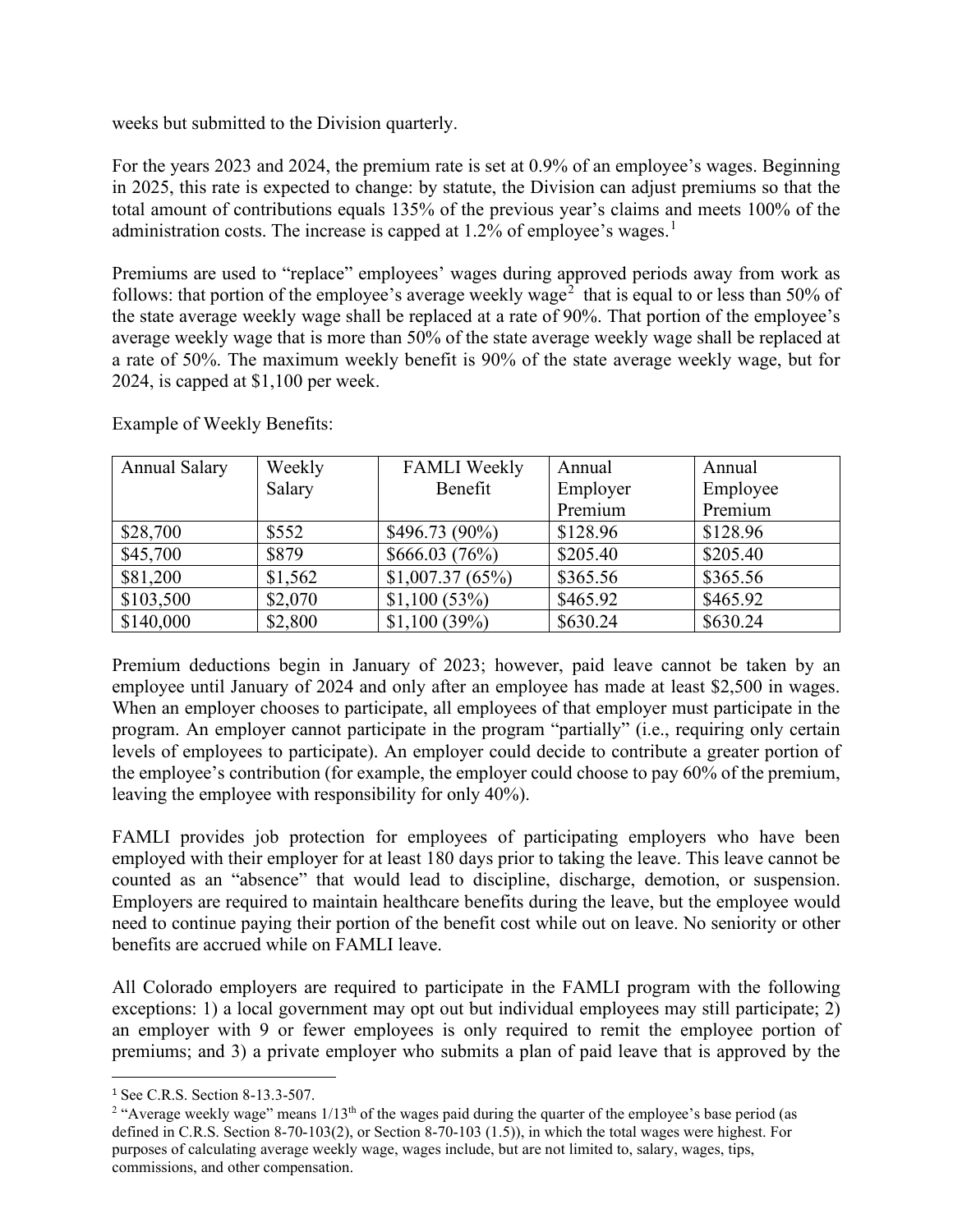Division can opt out of the FAMLI program.

Employers are responsible for the administrative and legal costs of compliance with the program. The employer is solely responsible for any errors made in calculating, deducting and remitting premiums. FAMLI provides an avenue for employees to file civil actions against employers who they feel have violated the statutory provisions of FAMLI. Additionally, the Division will promulgate rules that establish a fine structure for employers who violate the FAMLI provisions.

Currently, Wheat Ridge employees experiencing a serious health condition or other qualifying event use a combination of paid time off (PTO), extended sick leave (ESL) and short-term disability insurance (if qualified) in order to replace their wages. PTO accrual depends on longevity and ranges from 6.25 hours per paycheck for employees with less than five years of service to 9.25 hours per paycheck for employees with more than 16 years of service. Employees also accrue 1.54 hours of ESL per paycheck with a maximum accrual of 480 ours (12 weeks). As a last resort, employees can access a city-wide bank of donated leave if they have exhausted their existing leave accruals.

# **FISCAL IMPACT:**

Based on 2021 audited payroll, it is estimated that participating in this program would cost the City \$90,000 per year to cover the 50% mandatory employer premium. Additionally, staff estimates another .25-.50 FTE will be required to administer the program for the City to ensure that premiums are correctly tracked, withheld and remitted, and that leaves are appropriately coordinated with the Division.

### **DISCUSSION**

Staff has analyzed the advantages and disadvantages of declining participation in the state's FAMLI program.

#### **Advantages to the FAMLI Program:**

- Allowing employee access to paid leave for family and medical reasons will help the City remain competitive as an employer and may retain employees.
- Allowing employees to participate on their own in the program if their local government employer has opted out is a great advantage.

#### **Disadvantages to the FAMLI Program:**

- Inequity of benefit amount: the benefit maxes out at a certain income level, so those employees making more than 50% of the state average weekly wage will pay higher premiums but get less benefit.
- All employees are forced to pay but may not use: many employees will never use this leave but will be required to pay for it. Initial projections noted that only 3% of employees would likely access this type of leave for the full 12 weeks per year.
- More money taken out of paychecks during challenging economy: the City may look less attractive for providing this leave due to the employee paycheck deductions.
- Unknown future premium amounts: the premium amount has not been set by the Division after 2024.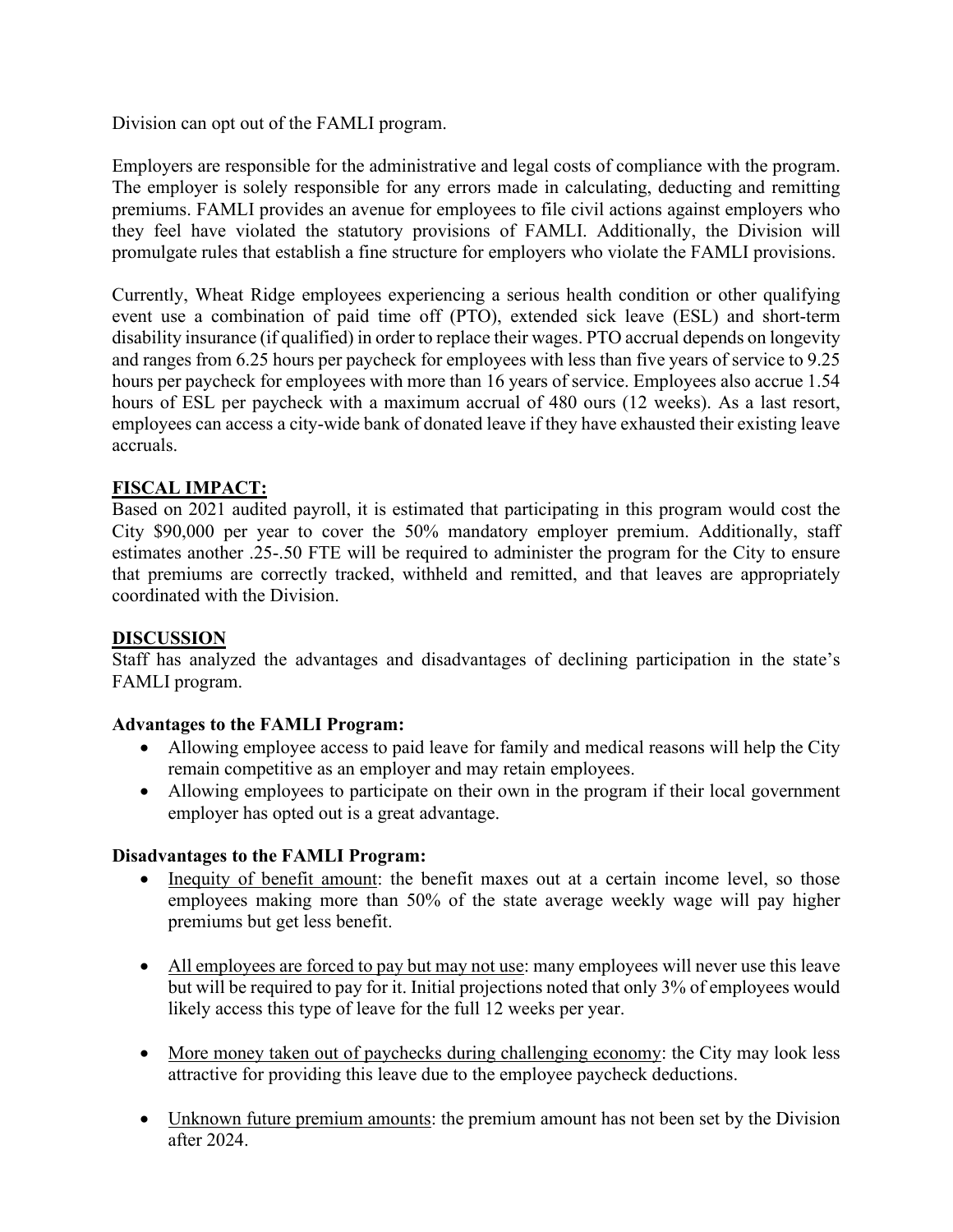- Increased payroll costs: Based on 2022 wages, this program will cost the City a minimum of \$90,000 plus additional staff time
- Employer liability: there are many ways for an employer to be liable in this program. The employer is solely responsible for any errors made in calculating, deducting and remitting premiums, including the employee portion. The employer can also be held responsible for violating any of the provisions relating to job protection. The law allows employees to bring actions in civil court for any perceived violation.
- Opting in now means the City is committed to the program for the next 3 years. Premium contributions will occur beginning January 2023, but employees will not have access to leave benefits until January 2024.

Colorado Municipal League is gathering data on the actions and sentiments of local governments with regards to this program. The majority of municipalities have either opted out or are leaning towards opting out depending on the final direction from their respective councils. In order to opt out, notice must be given to the Division by January 1, 2023.

# **OPTIONS FOR CONSIDERATION:**

There are three options Council can consider with regards to paid family leave.

- 1. The City can participate in the FAMLI program. This option requires no action on the City's part with regard to notifying the Division. All local governments are presumed to be participating in the program unless the government actively declines participation by registering a vote of its governing body with the Division. Program costs and staffing will be addressed in the 2023 budget and payroll staff will begin to develop processes for premium withholdings.
- 2. The City declines participation in the program. It is not required that a non-participating local government institute a comparable leave program. The City could determine its current benefit package is sufficient. Even if the City declines participation, its employees can participate on their own and information about participation will be given to all current and future employees.
- 3. The City declines participation in the program and implements a similar paid medical leave program administered internally and without the additional out of pocket costs (see Recommendation for more details.)

### **RECOMMENDATION:**

Staff recommends the City decline participation in the FAMLI program at this time and instead implement a Wheat Ridge specific Paid Family and Medical Leave (PFML) program in 2023 similar to the following:

- All employees are eligible for PFML after working for the City for six months
- Employees are eligible for PFML for the same reasons as FAMLI program
- Employees use accrued paid time off for the first two weeks of leave
- Employees are then eligible for 100% wage replacement (prorated for part time and variable employees) for the remaining 10 weeks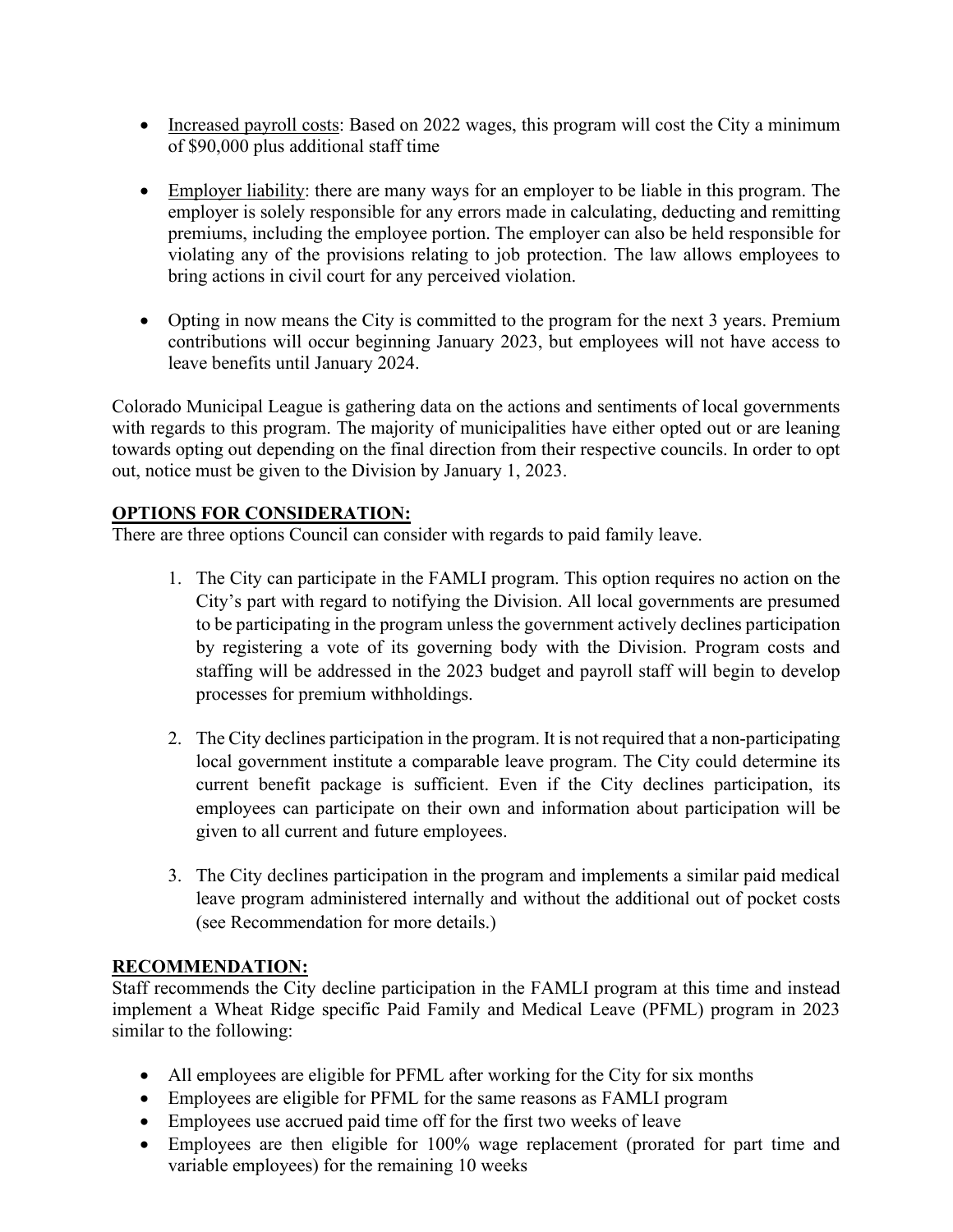• PFML can be used for multiple, unrelated events within a 12-month period but shall not exceed 10 weeks or 400 hours (prorated for part-time and variable employees)

By following this recommendation, Wheat Ridge remains a competitive employer by granting appropriate paid leave for serious health conditions of either the employee or family member without the hard costs and administrative burden of joining the state's program.

#### **NEXT STEPS:**

If Council indicates by consensus that the City will likely be declining participation in FAMLI, a resolution will be brought for consideration at a future regular business meeting. Per the new law, Wheat Ridge employees will be notified of the scheduled vote so that they may testify at the public meeting. Furthermore, if Council consents to the development of an internal PFML program, staff will work through the details of the program in time for 2023 implementation.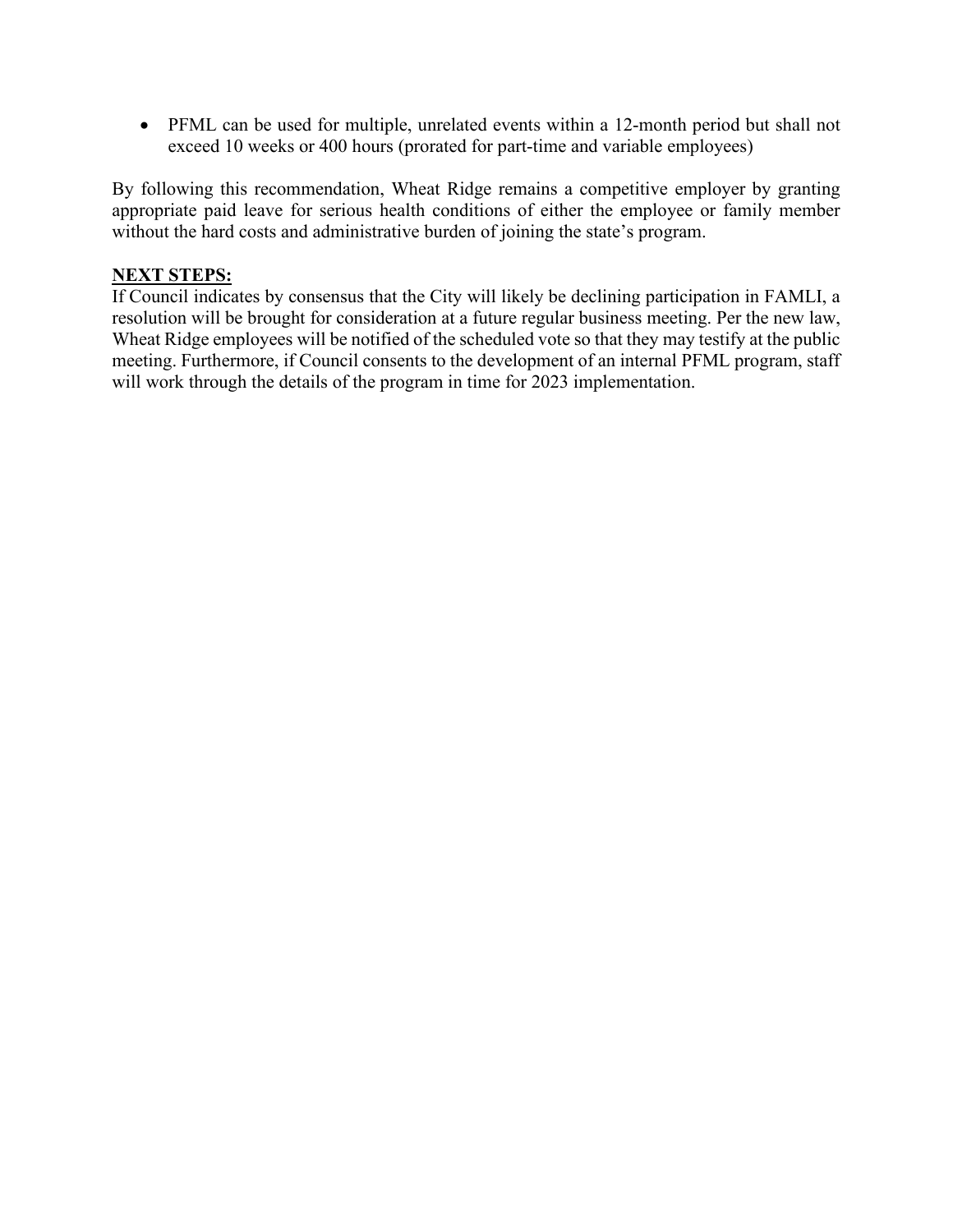

## **MEMORANDUM**

To: Mayor and City Council From: Gerald Dahl, City Attorney Date: June 22, 2022 Re: Removal of race-based real estate covenants \_\_\_\_\_\_\_\_\_\_\_\_\_\_\_\_\_\_\_\_\_\_\_\_\_\_\_\_\_\_\_\_\_\_\_\_\_\_\_\_\_\_\_\_\_\_\_\_\_\_\_\_\_\_\_\_\_\_\_\_\_\_\_\_\_\_\_\_\_\_

### **Background**

The City of Wheat Ridge was incorporated in 1969. At that time, it included a number of subdivisions which had been platted in the county beginning around the 1920's. Some of these subdivisions contain private covenants precluding sales based on race. Councilmember Urban, during his recent term on the Council, raised the question of these raced-based covenants and how the City Council could approach their removal. Our office has researched techniques available to remove these covenants or expunge such language.

Based on our research, the following options are available, either for direct action by the City or via the City encouraging private property owners to act:

- removal of race-based covenants on City-owned property
- removal of race-based language from covenants affecting privately owned property as a condition of future land use approvals
- Council resolution expressing support for the removal of race-based covenants on private property

### **Race Based Covenants are Invalid**

In Shelley v. Kraemer, the Supreme Court of the United States struck down race-based covenants as illegal and judicially unenforceable. 334 U.S. 1 (1948). The Supreme Court of Colorado, relying on Shelley v. Kraemer, likewise ruled that restrictive covenants based on race were unenforceable holding that "the United States Supreme Court has extracted any teeth which such a covenant was supposed to have, no rights, duties or obligations can be based thereon." Capitol Fed. Sav. & Loan Ass'n v. Smith, 136 Colo. 265, 271 (1957). The Colorado State Legislature, with these rulings in mind, enacted C.R.S. § 38- 30-169, equipping private citizens with a mechanism to remove race-based covenants from their communities.